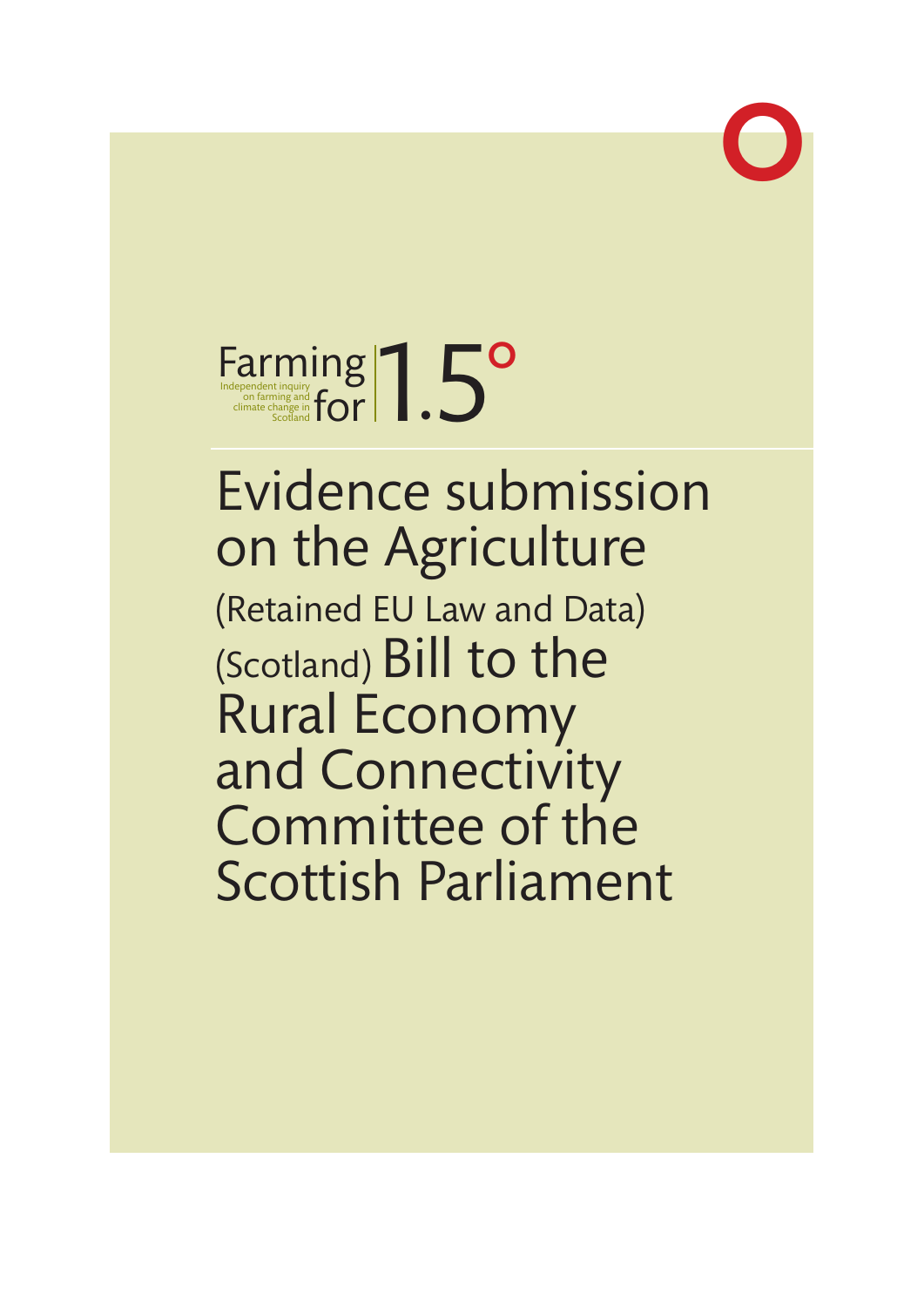#### Farming for 1.5°C is an independent inquiry, sponsored by Nourish Scotland and the National Farmers Union of Scotland, to find solutions for Scottish agriculture to contribute to limiting global warming to 1.5°C as committed to in the Paris Agreement (2016).

The panel is innovative in its diversity of expertise with scientists, environmental NGO's and farmers; and approach, as it seeks consensus on how to tackle climate change while being mindful of the communities involved and the nature emergency.

The panel is co-chaired by Nigel Miller, livestock farmer and Mike Robinson Chief Executive of the Royal Scottish Geographical Society. Members include

- Andrew Barbour, Highland livestock farmer and forester
- Russell Brown, East of Scotland arable farmer and Chairman of Scottish potato cooperative
- Robert Fleming, South-West Scotland livestock farmer
- Dr Sheila George, Food and Environment Policy Manager WWF
- Dr Deborah Long, Chief Officer Scottish Environment Link
- Pete Ritchie, organic farmer and Chief Executive Nourish Scotland
- Prof David Reay, Professor of Carbon Management, University of Edinburgh
- Prof Geoff Simm, Director of the Global Academy of Agriculture and Food Security, University of Edinburgh
- Dr Sarah Skeratt, Director of Policy Engagement, SRUC
- Phillip Sleigh, Aberdeenshire arable and pig farmer
- John Smith, South West Scotland dairy farmer and chair of NFU Dairy board
- Steven Thompson, Senior agricultural economist SRUC and SEFARI

The panel is supported by a secretariat including Keesje Avis, Nourish Scotland and Ruth Taylor, NFUS.

#### **Overview**

The progress of what is primarily an enabling Act is welcome; legislation which provides continuity of the core EU regulatory system and support measures over a period of political and market uncertainty can help underpin the rural economy through a period of potential disruption. Market conditions in 2019 have already been challenging across sectors.

The powers to simplify and improve the EU legislation is a useful device which has the potential to ease implementation and provide an escalator to a new support model post 2024. However, we would all benefit from knowing what the government's expectation of agriculture and land management is at the top of said escalator.

The Brexit process and the proposed withdrawal agreement has still to deliver clarity, and unfortunately has stalled policy development, over a period when responding to climate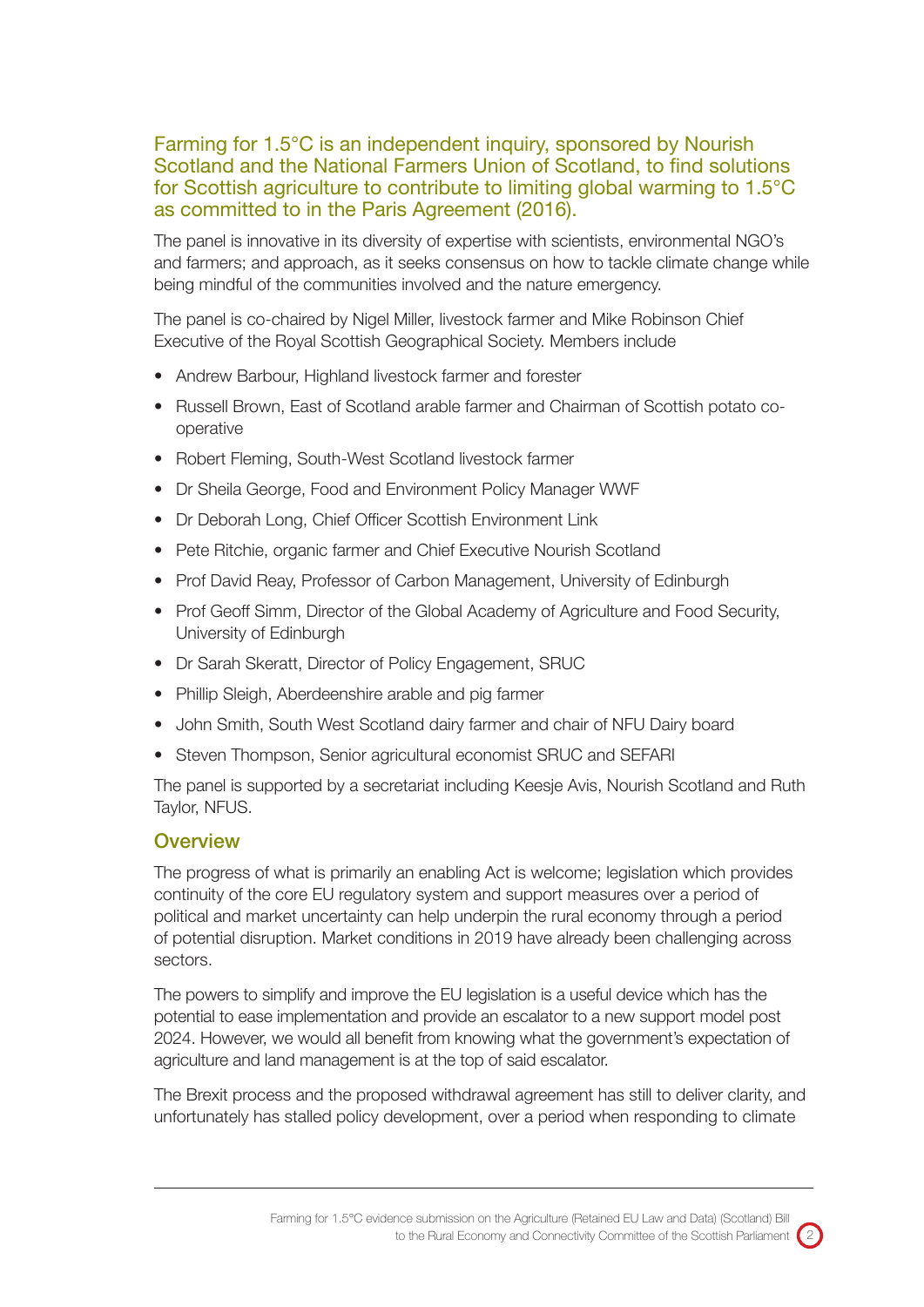change is becoming increasingly urgent. The regulatory framework and agricultural support system from 2024 must provide a pathway to a net zero emissions economy. The 2021 to 2024 period of stability is a brief period to kick-start that change. If we wait until 2024, it will be too late to make the difference needed.

The Intergovernmental Panel on Climate Change's recent Special Report on Climate Change and Land states "Actions can be taken in the near-term, based on existing knowledge, to address desertification, land degradation and food security while supporting longer-term responses that enable adaptation and mitigation to climate change. These include actions to build individual and institutional capacity, accelerate knowledge transfer, enhance technology transfer and deployment, enable financial mechanisms, implement early warning systems, undertake risk management and address gaps in implementation and upscaling". This is relevant to Scotland, now. Further, number 13 of the Sustainable Development Goals, to which Scotland is signed up to, is to: "Take urgent action to combat climate change and its impacts".

Narrowly focusing on climate change and greenhouse gas emissions will create unintended consequences. The Intergovernmental Science Policy Panel on Biodiversity and Ecosystem Services (IPBES) report, published in May 2019, outlined the ongoing and worsening declines in biodiversity across the globe. More recently the State of Nature Scotland 2019 report, published in October 2019, found that Scotland is mirroring these global trends, with no overall let up in the loss of biodiversity. Yet, the report also showed that "nature-rich areas secure carbon, benefit species and provide vital ecosystem services." As 70% of Scotland is agricultural land, the positive management of the interactions between agriculture, biodiversity and climate change are key to creating a resilient future for all of these, as well as our rural communities.

## Part 1 of the Bill

#### SIMPLIFICATION

Clearly, simplification is attractive to both the farming community and the competent authority; the Red tape review carried out by Brian Pack provides a catalogue of potential action areas. However in the closing period of the extended CAP period, expending energy, time and legislative effort, in simplifying the existing legal frameworks appears misplaced when the priority must be developing a new framework to move agriculture and land use towards Scotland's 2045 net zero target. Any changes should provide a pathway into the new framework or introduce priorities that can drive efficiency and reduce emissions.

During the interim period there is however an opportunity to simplify compliance standards and introduce a more proportionate penalty system. SEPA has demonstrated how culture change can foster a more collaborative approach; RPID should be given space to adopt a similar operating model and we would strongly recommend the use of an official advisory service. RPID can be a catalyst for change within Scottish agriculture, a more collaborative culture is a key component of that role.

This is also an opportunity to ensure alignment with other legislation, such as the Climate Change Act.

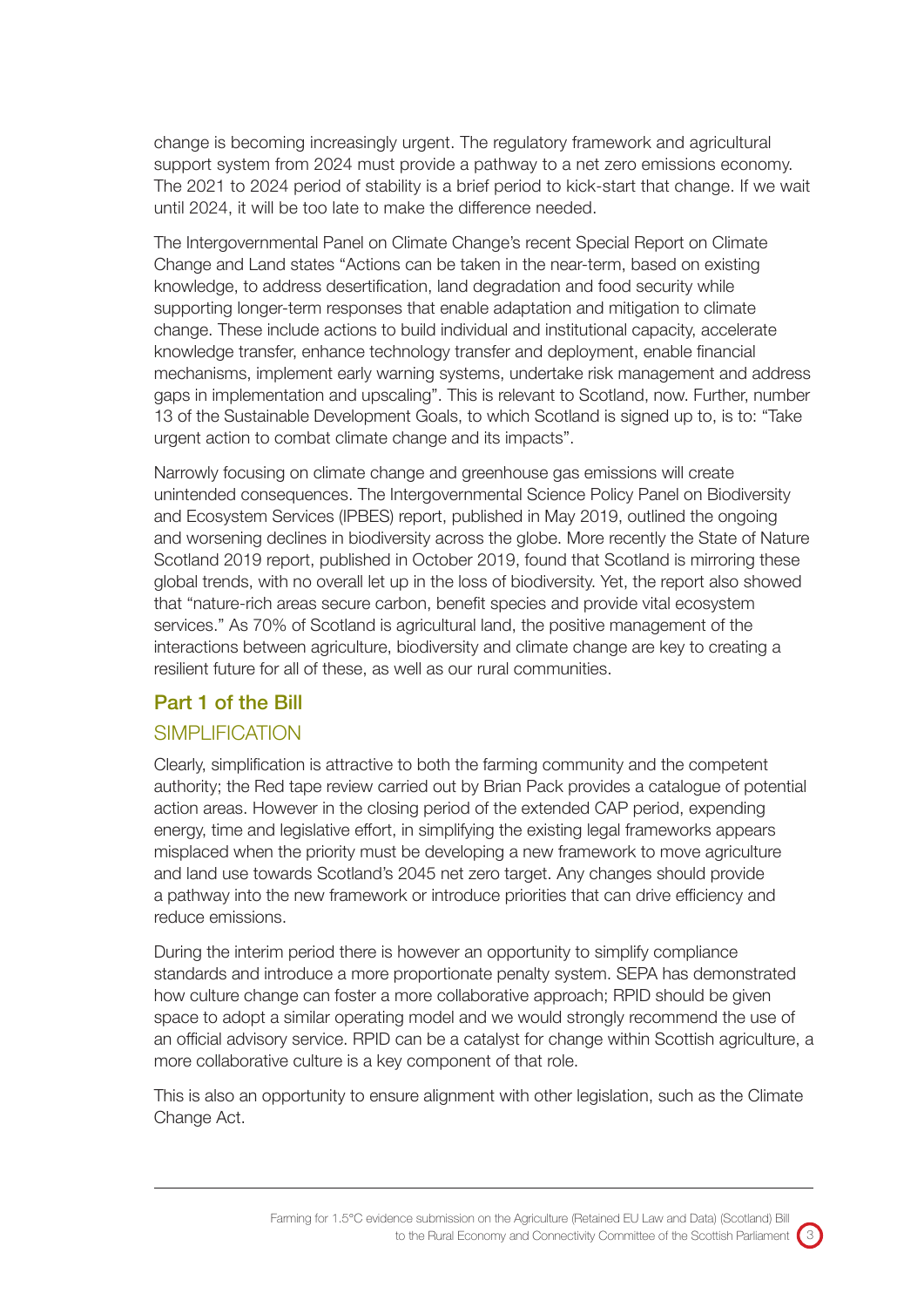#### INNOVATIVE SCHEMES

The proposed mechanisms to create a budget for innovative schemes is an exciting opportunity to inject new techniques and start culture change. Initiatives linked to the core support system have the potential to reach all farm, croft and land managers.

The Farming for 1.5°C inquiry group believes this is an opportunity to put soil health at the centre of farm systems and create a foundation for future low carbon production. Central to this is the creation of a second generation model for both soil sampling and analysis that can quantify both field carbon and nutrient status. We would recommend a national framework of soil testing [utilising the new standardised methodology] to coordinate the soil sampling of all enclosed land on a rotational basis. This soil carbon survey would capture the baseline soil status for on farm-use and as a national resource, through a central database. Supporting this survey effort with a specialist soil advisory group can start a process that leads to a more sophisticated level of nutrient budgeting, smart cropping systems and the building of carbon rich soils which are more resilient to extreme climate events. The advisory effort should develop target ranges for pH, nutrients and organic matter on a field basis taking account of soil type, region, climate, and proposed land use. Targeted carbon management of soils can move production efficiency up a gear, while quantifying a significant and dynamic carbon store. Accurate measurement of the carbon saved and sequestered over time is needed to indicate whether or not various measures are working. This proposed soil carbon initiative builds on the work of the Carbon Positive Pilot [saos] that has had technical input from the Hutton Institute.

A soil carbon initiative will generate key baseline data, underpin low carbon production, optimise sequestration and importantly trigger a culture change in many farm businesses. A soil carbon initiative delivered as part of the core support scheme will touch all of Scotland's farmed area and create a platform for a low carbon farming framework from 2024.

The Panel also feels that it is important to link with existing legislative commitment, particularly within the Climate Change (Emissions Reduction Targets) (Scotland) Act 2019. This includes measures relating to agricultural land use, such as the nitrogen balance sheet and reports on the land use strategy. It further refers to the Climate Change Plan, of which the updated Plan, expected in 2020, is likely to have different emission reduction and sequestration targets for the agricultural sector. Delivering on these will need funding - additional to what is currently provided to ensure a Just Transition for Scotland's rural communities.

The New Climate Plan, expected by 2024, is required to point to ways to reduce whole farm greenhouse gas emissions through the use of a variety of measures. It is key for the stability of land managers that all government measures are coherent across departmental sectors. This transition period and the measures and simplification within it need to take this into account.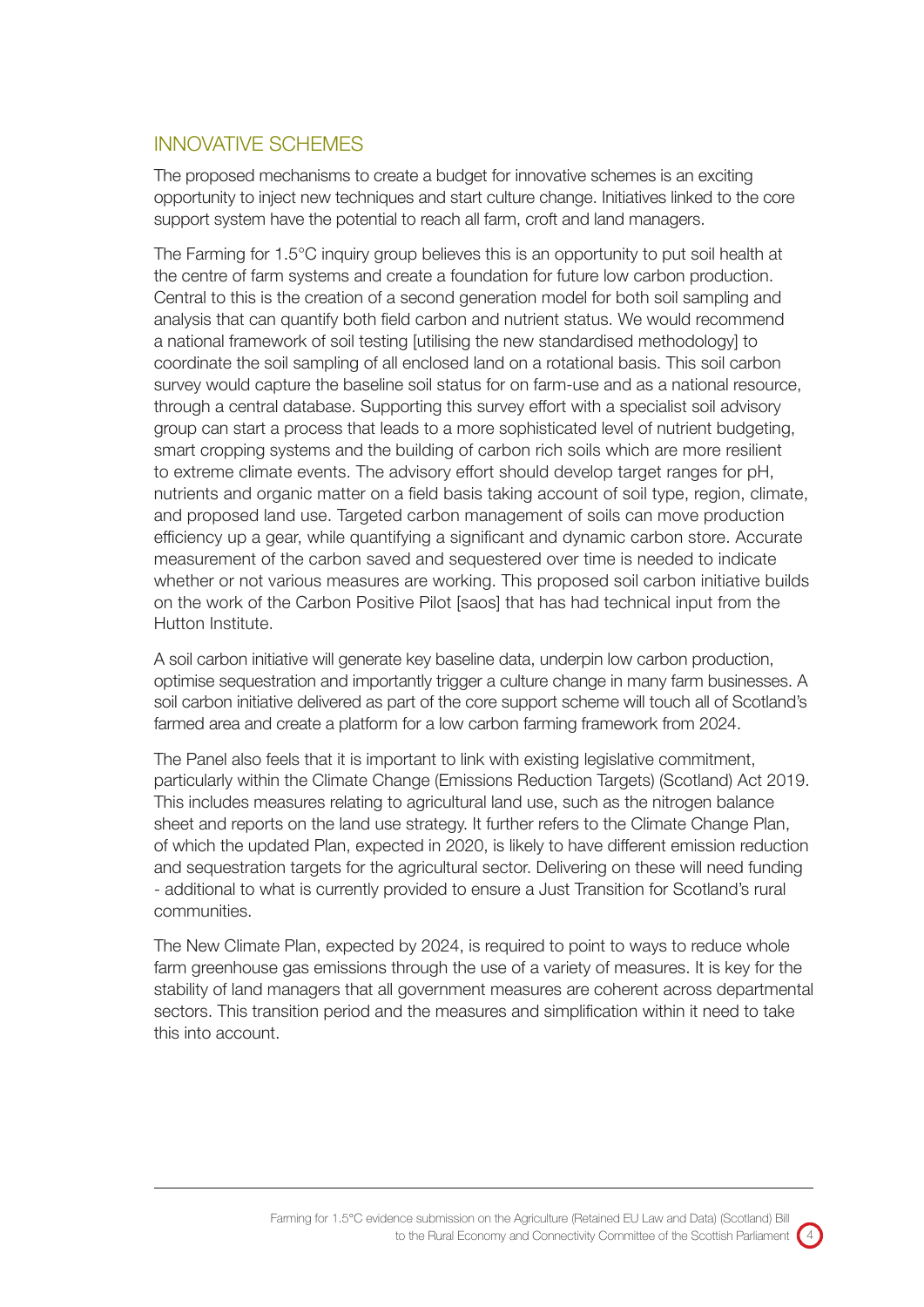#### IMPROVEMENT

#### The question of moving funding from pillar one to pillar two

Within the Inquiry group there is a range of views both positive and negative regarding the movement of funding from pillar 1 at this stage of the support cycle. That division of view mirrors the views of the wider stakeholder community. There is however a recognition that the climate challenge requires an early response and that the support system should move focus and incentivise a low carbon farming economy with a step towards a new climate change approach in 2024. New funding is being made available for all other sectors, such as transport, energy and more, to transition to net zero GHG emissions by 2040. The agriculture and land management sector has been named by many as both the biggest problem and potential saviour in delivering net zero GHG levels for Scotland and the UK. It should therefore be supported appropriately to both reduce its emissions and increase its sequestration potential.

Post CAP, the redesign of greening can provide a significant tool for change backed by a budget that can drive uptake; with a delivery mechanism in place it has the potential to reach every IACS holding. A well-designed Scottish Greening scheme has the potential to gain the buy-in of land managers and to deliver positive change across all farm and croft holdings.

The group suggests Scotland's Greening should be a mitigation menu with a wide spectrum of context-appropriate management options that drive efficiency, reduce emissions and increase sequestration. The greening obligation would be met by farmers delivering on selected options which fit with the farm profile and resources; the options might be scored to ensure that a threshold level of greening activity was achieved by each holding.

Farming for a Better Climate in Scotland and the Mitigation Menu developed in the Republic of Ireland have identified climate change management options. These approaches aim to use best practice or new management techniques to improve the carbon efficiency of existing systems or to incentivise land use options that sequester carbon. As a package they are projected to reduce emissions by over 20% (accepting that some holdings will already have adopted best practice). The Farming for 1.5°C Inquiry group have reviewed options and believe the following should be considered as part of a Scottish Greening Mitigation Menu. The fact that some businesses have already adopted some of the techniques is a strength, demonstrating their value as part of today's systems and demonstrating that the proposed management changes are accessible and practical.

However, it must be recognised that there is a huge difference between the top 10% performing farmers and the bottom 10% across the livestock and arable sectors. Solely relying on the motivation of improved efficiency, productivity and thus income has not so far changed behaviour. A new approach is needed, where best practice includes strategies to tackle climate change and biodiversity concerns and is considered by all land managers. Maximising the use of benchmarking, innovations in science and technology, robust relevant advice and farmer-led best practice need to be easily accessible to all involved.

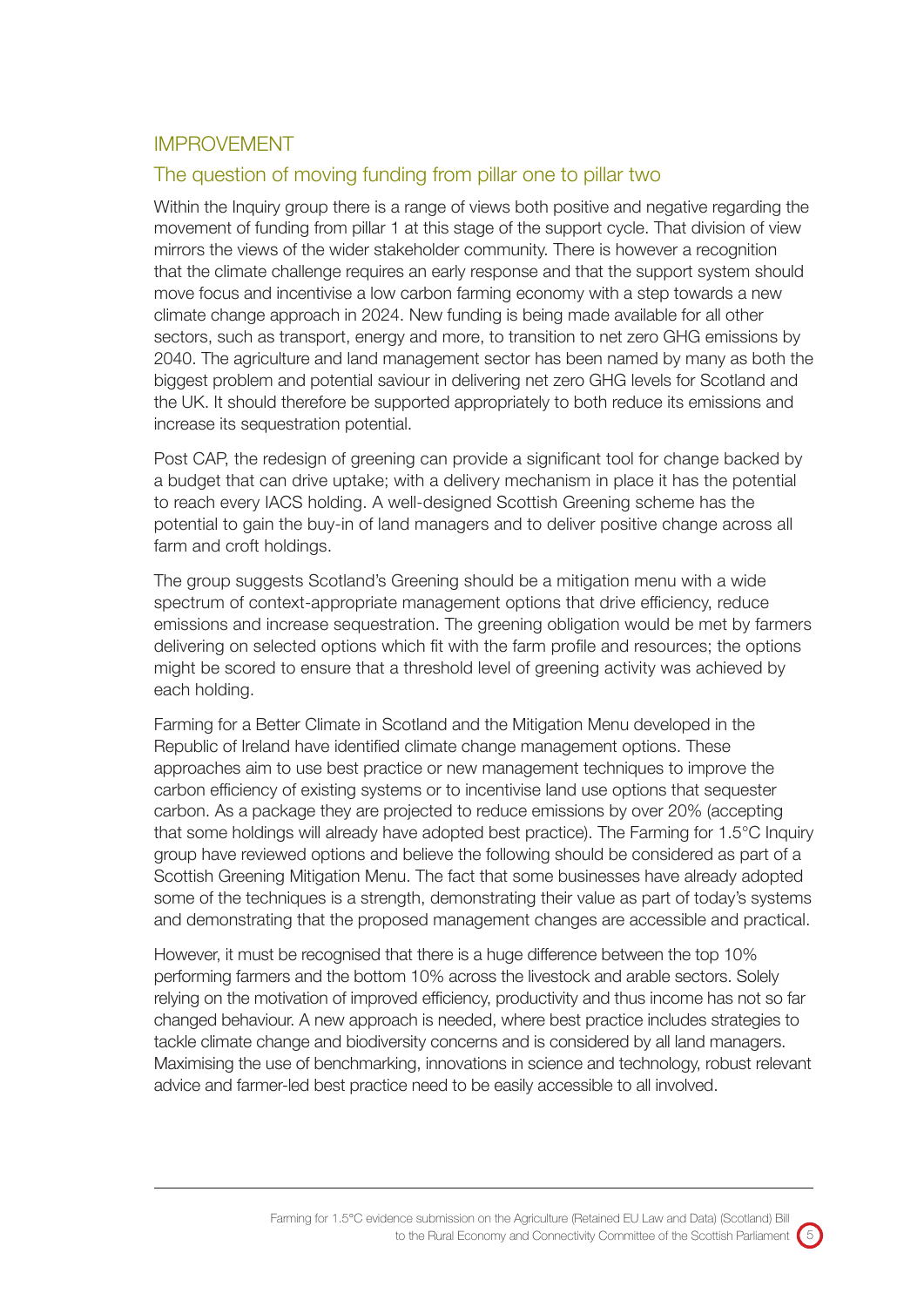## Potential Greening Menu

#### 1. Precision techniques:

- Soil and/or crop mapping
- Precision application of inputs
- Autosteer

## 2. Nutrient budgeting

(This ties in with the Nitrogen balance sheet already included in the Climate Change Act (2019))

- Manage N inputs
	- a. Budgeting
	- b. Alternative Nitrogen sources
	- c. Greater use of nitrogen fixing crops
	- d. Replace the use of untreated urea fertiliser
	- e. Increase clover incorporated in reseeds and pasture rejuvenation
- Slurry management store design/roofing
- Slurry/digestate spreading stop the use of anything other than trailing shoe or injection

## 3. Crop/pasture Management

- Maintain permanent pasture 7 year plus
- Direct pasture rejuvenation or re-seeding [no till]
- Break crops
- Stubble management

#### 4. Livestock Management

- Increased use of sexed semen in cattle to maximise production efficiency
- Bull fertility testing to improve system efficiency
- Use of high genetic merit animals based on Estimated Breeding Values (EBVs) selecting breeding stock ranked in the top deciles of those available for sustainable production (including production, efficiency, health and welfare-related traits) will indirectly reduce GHG emissions intensity in all species; there is scope to explore introducing direct emphasis on carbon efficiency in livestock breeding programmes, especially ruminants. (For example, the introduction of breeding values for improved food conversion efficiency and reduced enteric methane emissions can add further value to this approach particularly in cattle and sheep.)
- More targeted support for agroforestry on the field scale to provide shelter from extreme weather, as well as alternative foraging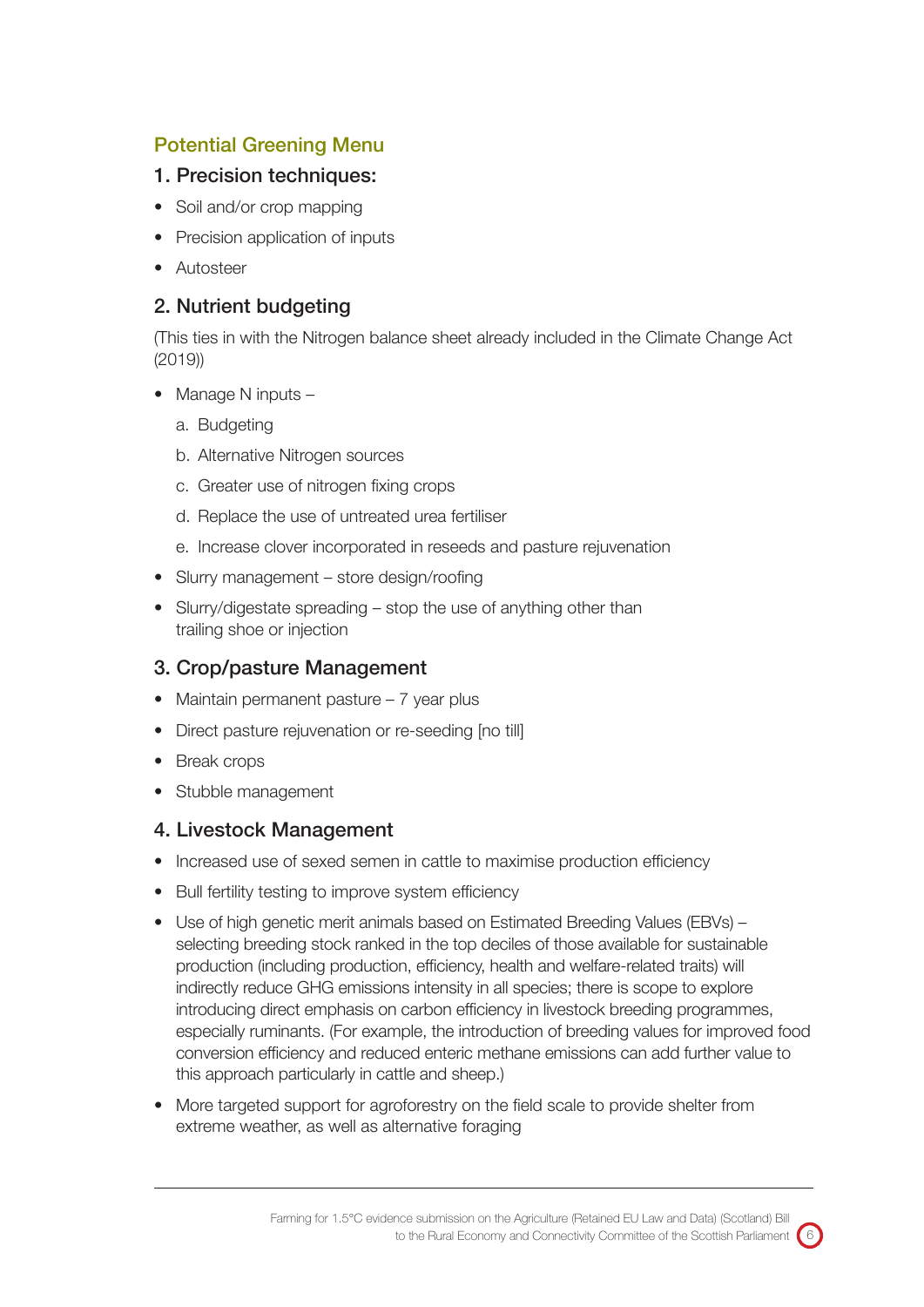### 5. Sequestration and Ecosystem Services Management

- Increased hedge planting and better hedge management
- Woodland creation
- Better management of existing woodland for sequestration and biodiversity
- Wetland management and creation
- Management of deep and medium peat land
- Herb rich pasture management
- Better incorporation of agroforestry at the field (including arable) and farm scale

This list is not exhaustive nor detailed but gives an indication of the spectrum of actions which may contribute to emissions management and how they impact across a range of farm systems. Clearly some options also contribute to biodiversity and the Greening Menu would be expected to reflect priority outcomes beyond climate change mitigation alone (e.g. resilience, biodiversity, air and water quality).

The introduction of a Greening Mitigation Menu has the potential to fast-track change by changing both management focus and farm systems to a more carbon efficient model; a catalyst for interventions on all farms which actively cut agricultural emissions. Driving efficiencies into existing production and land management delivers immediate carbon savings and a pathway to the adoption of new approaches to low carbon production post 2024.

Some of these activities will require significant investment - such as slurry store covers and spreading equipment. We would recommend these are eligible for investment support.

#### CARCASE CLASSIFICATION

EU definitions of veal and young bulls do not fit well with UK rearing systems. Rigid definitions may block the development of efficient systems that grow bull calves from the dairy herd and reduce the flexibility of bull beef enterprises. Clearly there are concerns as to how bull dairy calves are handled, there are also efficiency issues in bull beef systems which have a carbon impact. Reviewing the classification of cattle at slaughter should seek to address these issues and provide a pathway for the rearing of all calves.

The present EUROP grid, which is at the core of carcase classification, does not directly relate to yield in value terms and fails to take account of measurable eating quality features. In carbon efficiency terms the focus on hind quarter development does not always reflect the demands of retailers and may impact on the levels of dystocia in some high grading phenotypes of cattle and lambs. Reproductive efficiency and calving/ lambing ease are key performance indicators in both carbon and economic terms. An expert review of carcase classification and premium grids should be rolled out focused on the demands of consumers and retailers however there should be regard to the carbon/economic efficiency and welfare of livestock systems.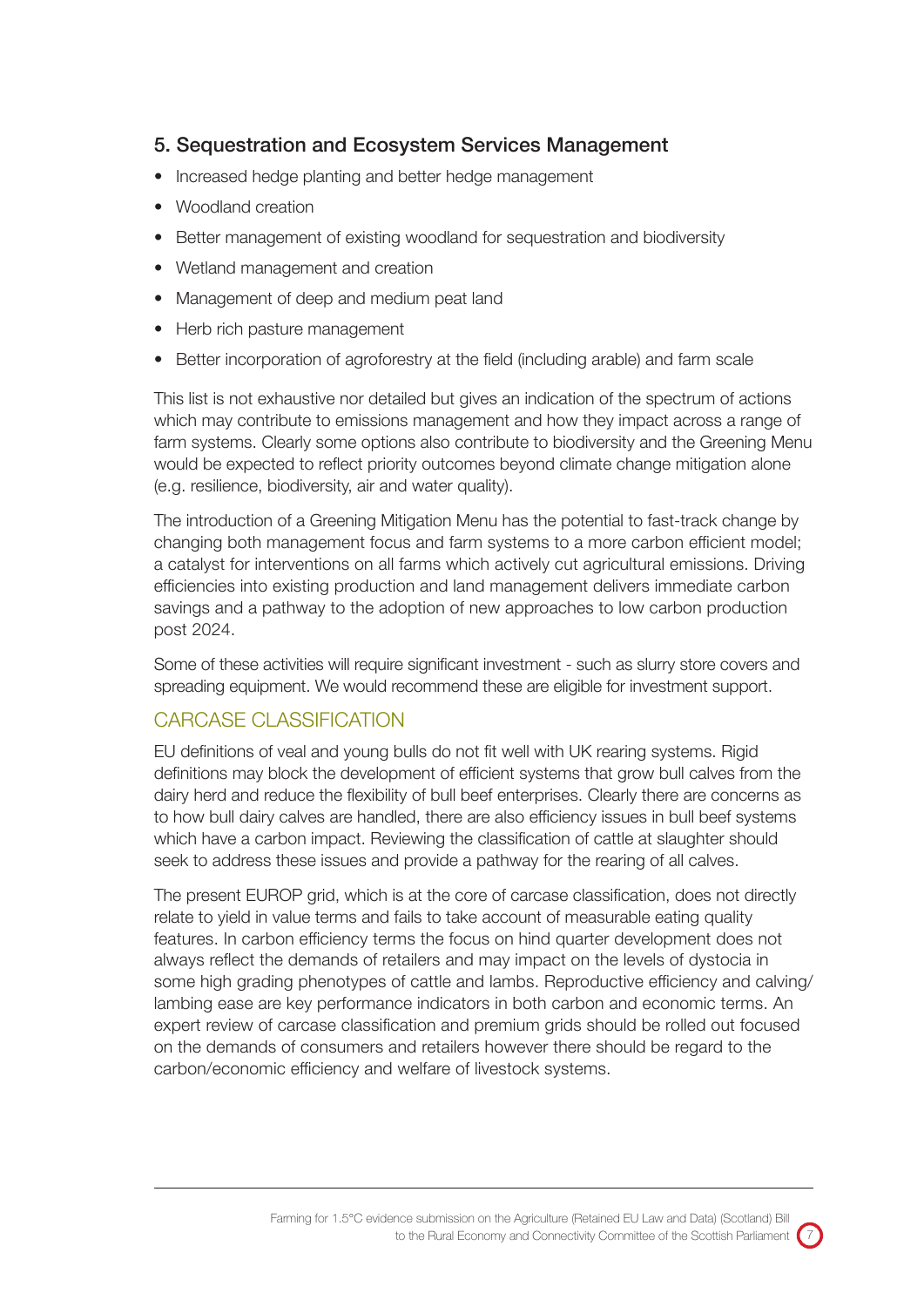## PART 2 of the Bill

## DATA COLLECTION

The focus on the food-chain is hard to understand given that in future agriculture will continue to be multifunctional and will grow its role in delivering biodiversity, sequestration and public access (including access for sport). We would recommend a wider view of data mapping than purely focused on the supply chain.

Clearly, collecting data should only be progressed when there is value in the process and the interface is well designed to avoid inappropriate burdens on producers, land managers and processors. The gaps in our data bank are not however always linked to collection failures as there are examples of 1] survey design leaving gaps, or 2] links between databases being absent or incomplete. We have also had evidence that the large amount of data already collected could be better utilised.

The purpose of collecting data should include the mitigation of risk including those both directly and indirectly relating to climate change. For example this may include better disease data collection as the instances of certain diseases are expected to rise with high temperatures. The Scottish Pig sector is a case in point of excellent communication and data sharing across producers allowing the quick identification of disease risk. The collation of soil carbon (as recommended above) and nitrogen data would measure the success of activities and further links into other existing legislation already mentioned.

### DATABASE LINKS

Data on the red meat production chain – BCMS, FSS Data. Commercial data, Health scheme data, genetic data [FCE], BES data, eating quality factors require integration to drive efficiencies into the chain and for genetic and health potential to be realised.

## DATA GAPS

## Survey design and delivery

There are policy areas where data is not available or not developed into formats that can guide either regional policy or scheme applications.

## 1. Land Use mapping/habitat mapping is incomplete.

Decisions on tree planting consents and the appropriate type of planting, where consent is appropriate, has no robust evidence base in many regions of Scotland. Biodiversity, landscape and carbon sequestration values are at risk from the existing decision-making process. This needs to be tackled as a priority so that the right trees are planted in the right place. This would happen with an outcome focused approach that takes account of local contexts i.e. increased carbon sequestration, reduced soil erosion, habitat provision, shelter and/or downstream flood alleviation rather than action focused i.e. number of trees planted.

Regional land use frameworks and partnerships represent a major opportunity to deliver this integrated and context-aligned approach, while reducing trade-offs and maximising public goods delivery. The pilot projects in the Borders and Aberdeenshire have excellent learning points that can be taken forward quickly.